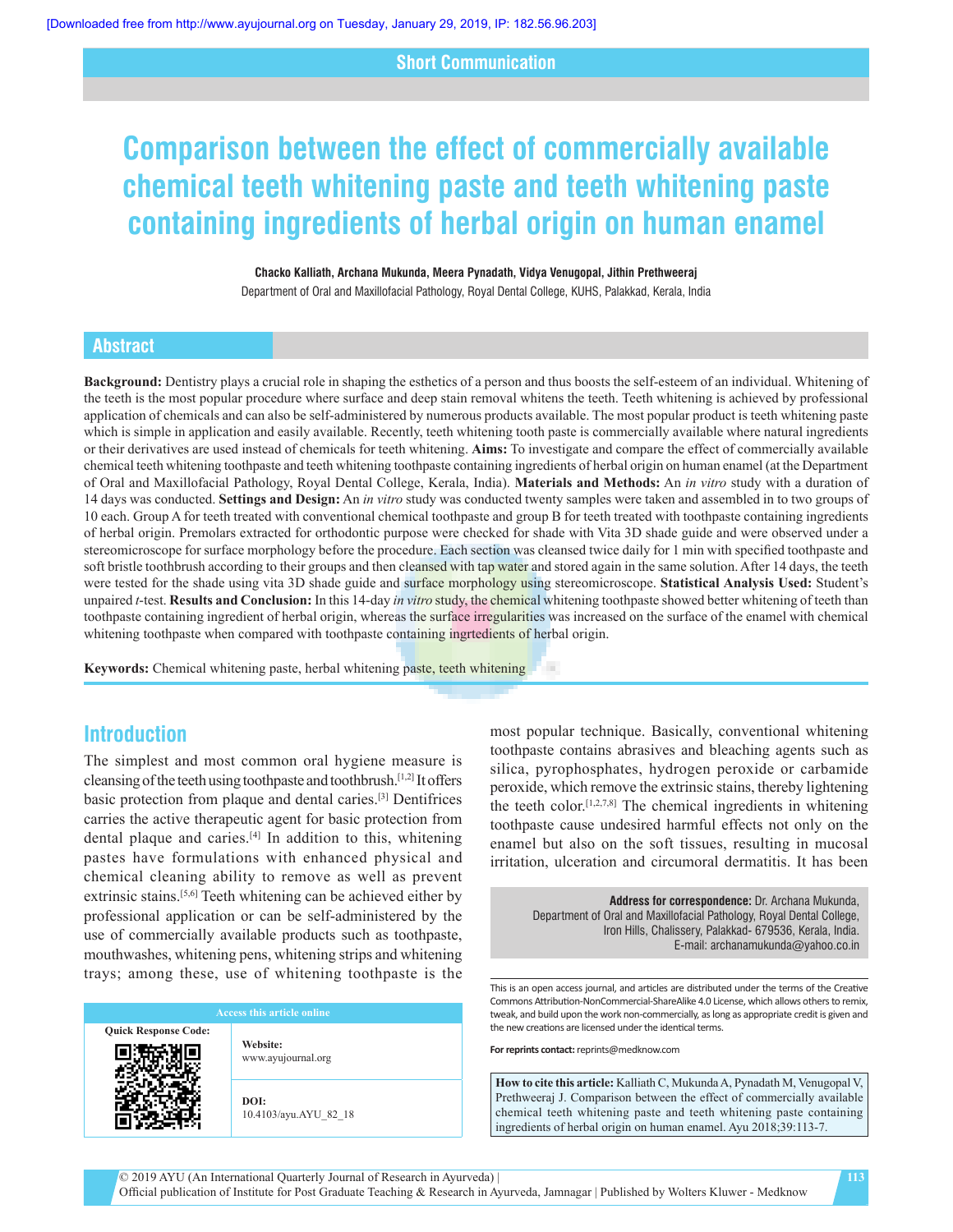noted that recently, the general population is leaning more toward herbal products as they propagate to be chemical free; hence, free of harmful side effects and their efficacy is due to their anti-inflammatory, antimicrobial, astringent, antidiabetic, antifungal, analgesics and antiseptic properties.[9] This has resulted in a steep increase in various herbal products in the market including whitening toothpaste. Whitening ingredient in toothpaste containing ingredients of herbal origin is papaya (papain enzyme), menthol, meswak, clove, salt, citrus fruits etc. Thus, the study focused to investigate the effect of commercially available chemical teeth whitening toothpaste and teeth whitening toothpaste containing ingredients of herbal origin on the shade of human enamel as well as its surface morphology.

# **Materials and Methods**

The current *in vitro* non randomized open labeled pilot study was carried out for 14 days. Ethical clearance was obtained from the institutional ethics committee. Premolars extracted for orthodontic purpose without any crack or decay were selected for this study. Whereas carious teeth, teeth extracted other than for orthodontic purpose and teeth other than premolars were excluded. Twenty samples were taken and grouped into two groups of 10 each. Teeth in group A were treated with conventional chemical toothpaste and teeth in group B (the ingredients of these paste are given in annexure 1 and 2 respectively) were treated with toothpaste containing ingredients of herbal origin. All the selected premolars in this study were checked for shade using Vita 3D shade guide and were observed under a stereomicroscope for surface morphology before the procedure. The preprocedure records obtained were tabulated. The teeth were stored in distilled water throughout the study. Each section was cleansed twice daily for 1 min with the specified toothpaste for both the groups with the help of soft bristle toothbrush, then cleansed with tap water and stored again in the same solution. This procedure was continued daily till the end of the study. After 14 days, the teeth were again examined for the shade and surface morphology using Vita 3D shade guide and stereo microscope and were tabulated [Figures 1-4]. Change in the tooth shade was scored on a scale from 0 to 1. Similarly, change in surface morphology was also scored on a scale from 0 to 1. The scores of each group were tabulated and compared.

# **Results**

The changes in the surface morphology and shade of enamel in group A and group B were noted as 'yes' for the presence and 'no' for the absence and were scored numerically as  $1 = yes$ and  $0 =$  no. The scores obtained were entered into excel sheets and subjected for statistical analysis using student *t*‑test SPSS package 18 (SPSS Inc. Released 2009, PASW statistics for windows, version 18.0. Chicago: SPSS Inc.).

Table 1 depicts the surface morphology of the 20 teeth in group A and group B. Group A showed more changes in surface morphology than group B, i.e., 4/10 in group A and 2/10 in group B. Unpaired "*t*"‑test was run and the *P* value was 0.3544 and results were not statistically significant as shown in Table 2. Table 3 shows pre and post-procedure



**Figure 1:** Surface of enamel morphology in Group A before the procedure



**Figure 2:** Surface of enamel morphology in Group A after the procedure



**Figure 3:** Shade of enamel surface in Group B before the procedure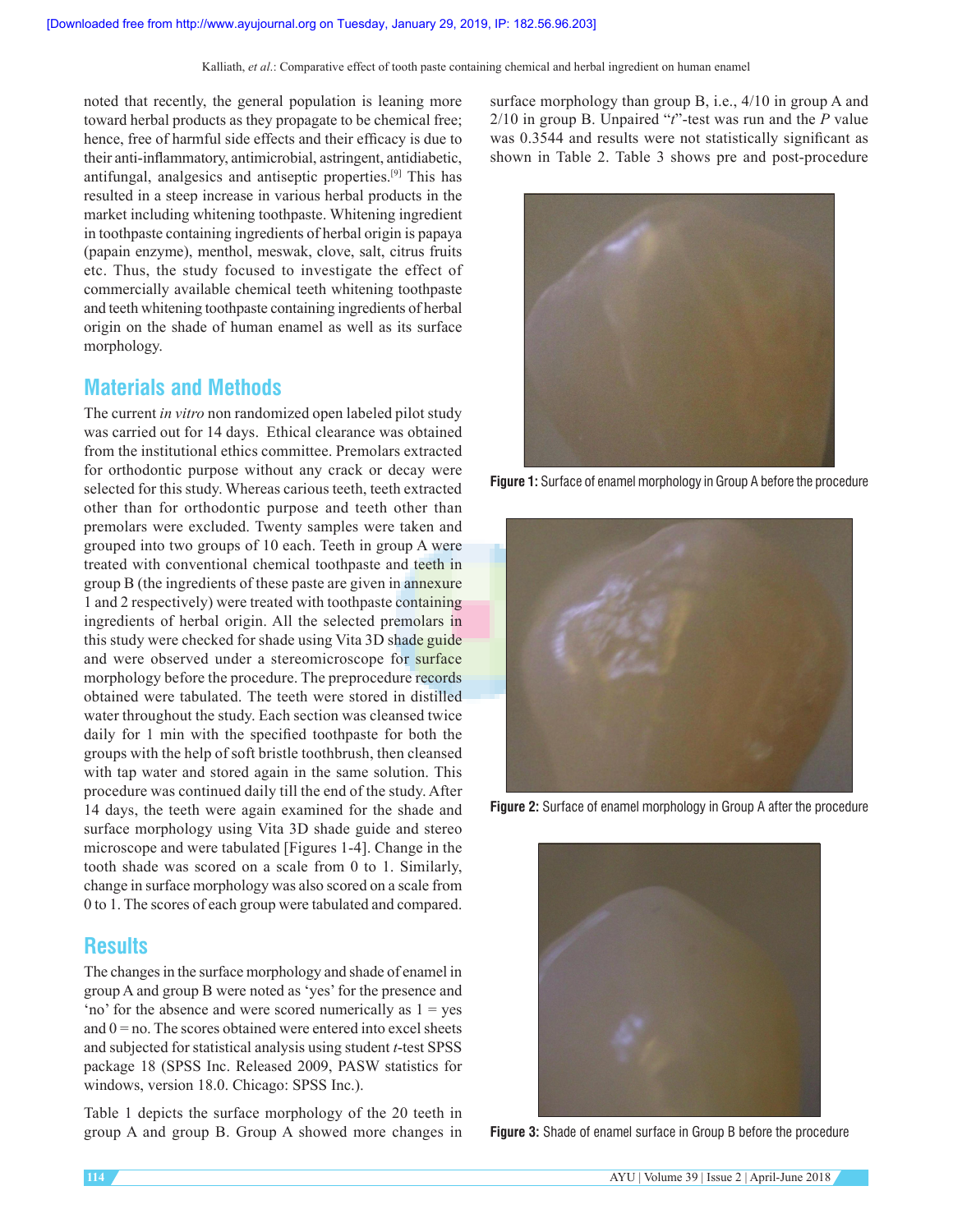

**Figure 4:** Shade of enamel surface in group B after the procedure

shades of each tooth. Of the 10 teeth, six teeth showed lightening of tooth in group A and only 4/10 in group B showed lightening. The *P* value was found as 0.1923, which was not statistically significant as shown in table 4. Conventional chemical whitening toothpaste showed better whitening of teeth than the toothpaste containing ingredients of herbal origin, whereas the surface irregularities increased on the surface of the enamel with chemical whitening toothpaste when compared with toothpaste containing ingredients of herbal origin.

# **Discussion**

The universal method of cleansing teeth till date is achieved with the efficient use of dentifrice and toothbrush. Dentifrice contains various therapeutic agents and thus is the most common and simple method to maintain oral hygiene.[8] The ingredients in dentifrice act on dental plaque thereby preventing dental caries and gingivitis.[9] In addition to mechanical cleansing, whitening toothpaste offers removal of stain and discolorations. Its use in general population is gaining popularity as it can be self‑administered and cost‑effective, consumes less time and reduces visits to a dental clinic. Hence, there are varieties of commercially available whitening toothpaste available in the market. In 2005, Joiner *et al*. showed that whitening toothpaste makes no significant wear on the enamel and dentin.[1] However, Zimmerman *et al*. reported that whitening treatments could change the mechanical properties of the enamel.[1] Literature of Joiner and Terezhalmy shows conflicting results on the efficiency of whitening toothpaste. However, in 2007, Terezhalmy *et al*. concluded that there is no significant difference between the efficacies of different whitening toothpastes in terms of removal of extrinsic stain.<sup>[1]</sup> However, the chemicals used in the commercial pastes have known to cause undesirable side effects such as irritation, allergies and mucosal ulceration.

Recently, there is an upsurge of herbal products for the treatment and prevention of various diseases including oral diseases. There is public perception that side effects are

#### **Table 1: Surface morphology of enamel in group A and group B (pre‑ and post‑procedure) score yes=1; no=0**

| <b>Tooth number</b> | Group A        | <b>Score</b> | <b>Group B</b> | <b>Score</b> |
|---------------------|----------------|--------------|----------------|--------------|
| 1                   | Yes            |              | N <sub>0</sub> | $\theta$     |
| $\overline{2}$      | Yes            | 1            | No             | $\theta$     |
| 3                   | N <sub>0</sub> | 0            | N <sub>0</sub> | 0            |
| $\overline{4}$      | Yes            |              | Yes            | 1            |
| 5                   | No             | 0            | No             | 0            |
| 6                   | N <sub>0</sub> | 0            | Yes            |              |
| 7                   | N <sub>0</sub> | 0            | No             | $\theta$     |
| 8                   | No             | 0            | N <sub>0</sub> | $\theta$     |
| 9                   | Yes            |              | No             | 0            |
| 10                  | No             | 0            | N <sub>0</sub> | 0            |
|                     |                |              |                |              |

|           |  |  |  | Table 2: Unpaired student t-test for surface morphology |
|-----------|--|--|--|---------------------------------------------------------|
| of enamel |  |  |  |                                                         |

| Group             | <b>Group A</b> | <b>Group B</b> |
|-------------------|----------------|----------------|
| Mean              | 0.4000         | 0.2000         |
| SD                | 0.5160         | 0.4200         |
| <b>SEM</b>        | 0.1631         | 0.1328         |
| Sample size $(n)$ | 10             | 10             |
|                   |                |                |

*P*=0.3544 (statistically not significant). SD: Standard deviation, SEM: Standard error of mean

#### **Table 3: The shade of enamel in group A and group B (pre‑ and post‑procedure) score yes=1; no=0**

| Tooth         | Group A    |          | <b>Score</b> | <b>Group B</b> |          | <b>Score</b> |
|---------------|------------|----------|--------------|----------------|----------|--------------|
| number        | Pre        | Post     |              | Pre            | Post     |              |
| 1             | $2M-3$     | $2M-2$   | 1            | $0M-2$         | $0M-2$   | $\theta$     |
| $\mathcal{L}$ | $3L - 2.5$ | $3L-1.5$ | 1            | $2R - 2.5$     | $2R-1.5$ |              |
| 3             | $3L - 2.5$ | $3L-1.5$ | 1            | $0M-2$         | $0M-2$   | 0            |
| 4             | $3L - 2.5$ | $3L-1.5$ | 1            | $2M-3$         | $2M-2$   |              |
| 5             | $2M-2$     | $2M-2$   | $\theta$     | $1M-1$         | $1M-1$   | $\theta$     |
| 6             | $2R-1.5$   | $2R-1.5$ | $\theta$     | $2R - 2.5$     | $2R-1.5$ |              |
| 7             | $0M-1$     | $0M-1$   | $\theta$     | $2R - 2.5$     | $2R-1.5$ |              |
| 8             | $2M-2$     | $2M-1$   | 1            | $0M-2$         | $0M-2$   | $\theta$     |
| 9             | $0M-3$     | $0M-2$   | 1            | $2R - 2.5$     | $2R-2.5$ | $\theta$     |
| 10            | $3M-3$     | $3M-2$   | 1            | $2M-3$         | $2M-3$   | 0            |

|        |  |  | Table 4: Unpaired student <i>t</i> -test for comparison shade of |  |
|--------|--|--|------------------------------------------------------------------|--|
| enamel |  |  |                                                                  |  |

| Group             | <b>Group A</b> | <b>Group B</b> |
|-------------------|----------------|----------------|
| Mean              | 0.7000         | 0.4000         |
| <b>SD</b>         | 0.4800         | 0.5100         |
| <b>SEM</b>        | 0.1518         | 0.1613         |
| Sample size $(n)$ | 10             | 10             |

*P*=0.1923 (statistically not significant). SD: Standard deviation, SEM: Standard error of mean

minimized or prevented totally when natural ingredients in herbal toothpaste are used in place of synthetic chemicals. This has resulted in increased preference for toothpaste containing herbal ingredients by general population leading to a variety of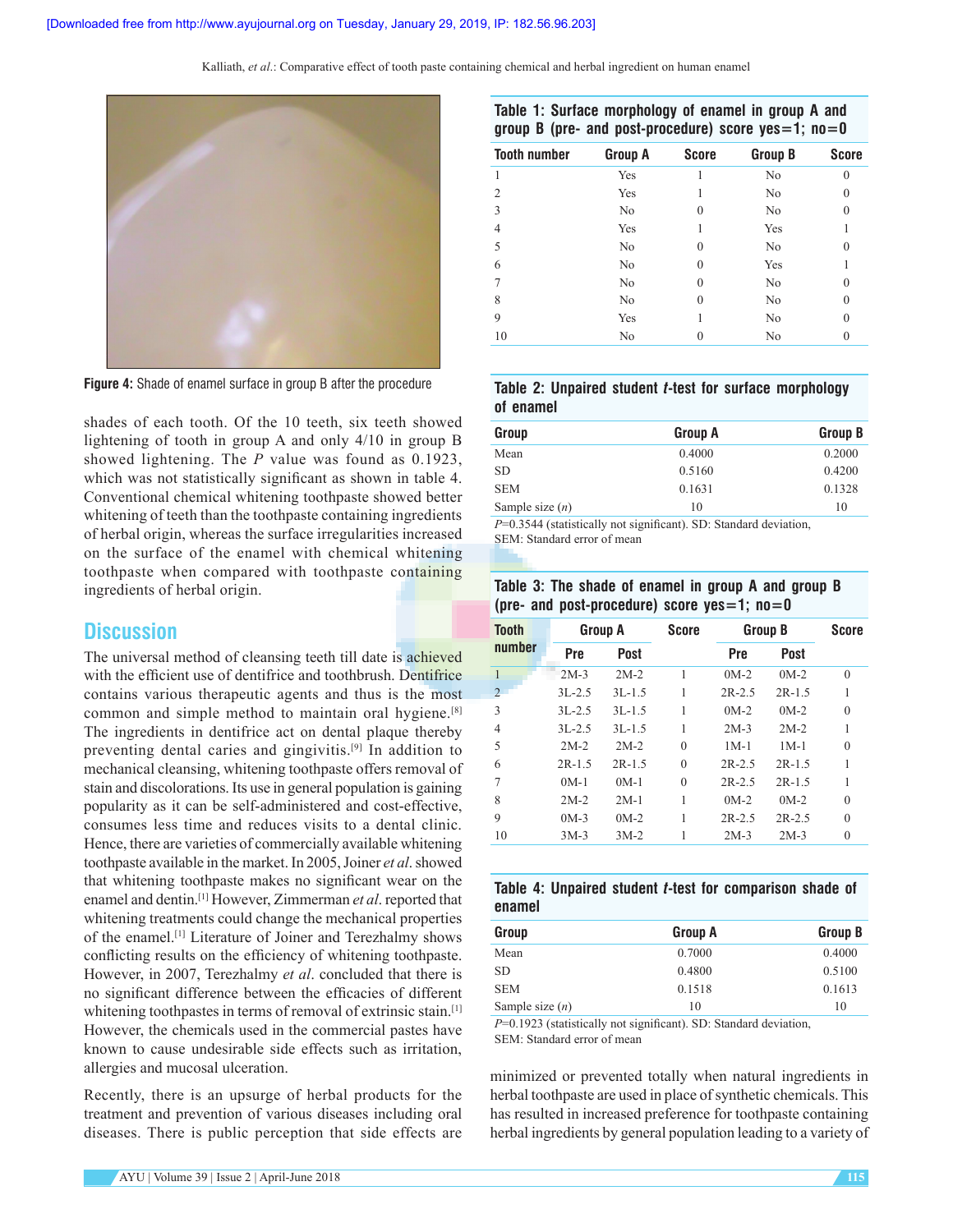toothpastes containing ingredients of herbal origin available in the market today. A study by George *et al.* in 2009 has shown that the efficacy of the herbal ingredients proprietary toothpaste is as effective as the conventionally formulated dentifrice in the control of plaque and gingivitis.[10]

The chemicals used to achieve bleaching effects in toothpaste are hydrogen peroxide and carbamide peroxide in varying concentrations. However, their use is associated with roughening of enamel surface with cervical root resorption, leading to sensitivity.[11]

These adverse effects of chemicals can be minimized or avoided when substituted with herbal products which offer teeth whitening without damage to the enamel.

Thus, present pilot study was an attempt to check the efficacy of tooth whitening toothpaste containing ingredients of herbal origin as against synthetic chemical whitening toothpaste.

Efficacy of the chemical whitening toothpaste and herbal whitening toothpaste by assessing the enamel shade using a vita‑D shade guide and surface irregularities were evaluated using stereomicroscope before and after completion of the study.

In this study lightening of enamel shade was found to be increased in teeth which were treated with conventional chemical toothpaste than toothpaste containing ingredients of herbal origin. However, it was not statistically significant. Nevertheless the surface irregularities on enamel surface were also found more in teeth which were treated with chemical toothpaste than toothpaste containing herbal ingredients and there was no statistical significance along both groups. Brinda *et al.*, 2015 in the past have compared the efficacy of herbal based whitening toothpaste against professional prescribed bleaching agent and found the efficacy of the effects on enamel surface similar in both. They also emphasized that *in vitro* changes may differ from *in vivo* changes and thus contribute to changes in the micromorphology of enamel.[11] This is true that as changes in the enamel *in vivo* is governed by the fact that salivary pH plays a major role in determining the movement of calcium and phosphorus ions in and out of the enamel surface. Khairnar *et al.* in 2017 noticed that salivary pH increased immediately after brushing with herbal toothpaste. They correlated the increase in salivary pH to increased salivary stimulation produced by salivary stimulants such as cinnamon, licorice, *Nimba* and *Pilu* etc., in toothpaste containing ingredients of herbal origin used in their study. It is a well-known fact that decrease in pH favors mineral loss from enamel surface leading to surface irregularities.[12] However, in this study pH was not evaluated the as it was an *in vitro* study.

A variety of other herbal products offer whitening effect of teeth and are enumerated below with their mechanism of action:

Strawberries and apples contain malic acid which is a natural enamel whitener. It also increases saliva production and thereby exerting the anticariogenic property.

- Celery, carrots and sesame seeds have high fiber content and act as mild abrasive which scrubs and removes surface stains effectively.
- Pineapple and orange contain an enzyme known as bromelain which removes superficial stains and also reduces plaque buildup.
- Papaya contains enzyme papain which is more like bromelain and removes superficial stains and reduces plaque buildup. Papain enzyme is found more in unripe papaya than ripe papaya.
- Dairy products such as milk, cheese and yogurt contain lactic acid which is a natural enamel whitener and also increases the production of saliva.
- Kiwifruit contains actinidin which removes surface stains on enamel.
- Lemon extract and peel contain citric acid which bleaches the stains on enamel. It also has antibacterial properties.
- Banana peel is rich in potassium, magnesium and manganese which are absorbed over teeth surface making them appear white.
- Rock salt acts as a mild abrasive and removes superficial stains. They increase the pH of the saliva thereby exerting antibacterial properties.
- Activated charcoal is negatively charged and binds to the positively charged plaque on tooth surface and is thus absorbed over tooth surface whitening it.

# **Conclusion**

In this 14‑day *in vitro* study, the toothpaste containing ingredients of herbal origin provided similar whitening effects to that of conventional chemical whitening toothpaste with less surface changes to the enamel. In spite of surge in availability of numerous proprietary herbal whitening toothpaste, there is dearth of data regarding their efficacy hence it was not possible to further assess and correlate the findings of the study. Increase in sample size, duration of the study and increase time of exposure may help achieve statistically significant results.

#### **Financial support and sponsorship** Nil.

#### **Conflicts of interest**

There are no conflicts of interest.

# **References**

- 1. Khamverdi Z, Kasraie Sh, Rezaei‑Soufi L, Jebeli S. Comparison of the effects of two whitening toothpastes on microhardness of the enamel and a microhybride composite resin: An *in vitro* study. J Dent (Tehran) 2010;7:139‑45.
- 2. Nainan MT, Balan AK, Sharma R, Thomas SS, Deveerappa SB. The comparison of the effects of different whitening toothpastes on the micro hardness of a nano hybrid composite resin. J Conserv Dent 2014;17:550‑4.
- 3. Watanabe MM, Rodrigues JA, Marchi GM, Ambrosano GM. *In vitro* cariostatic effect of whitening toothpastes in human dental enamel-microhardness evaluation. Quintessence Int 2005;36:467-73.
- 4. Alves KM, Pessan JP, Buzalaf MA, Delbem AC. Short communication: